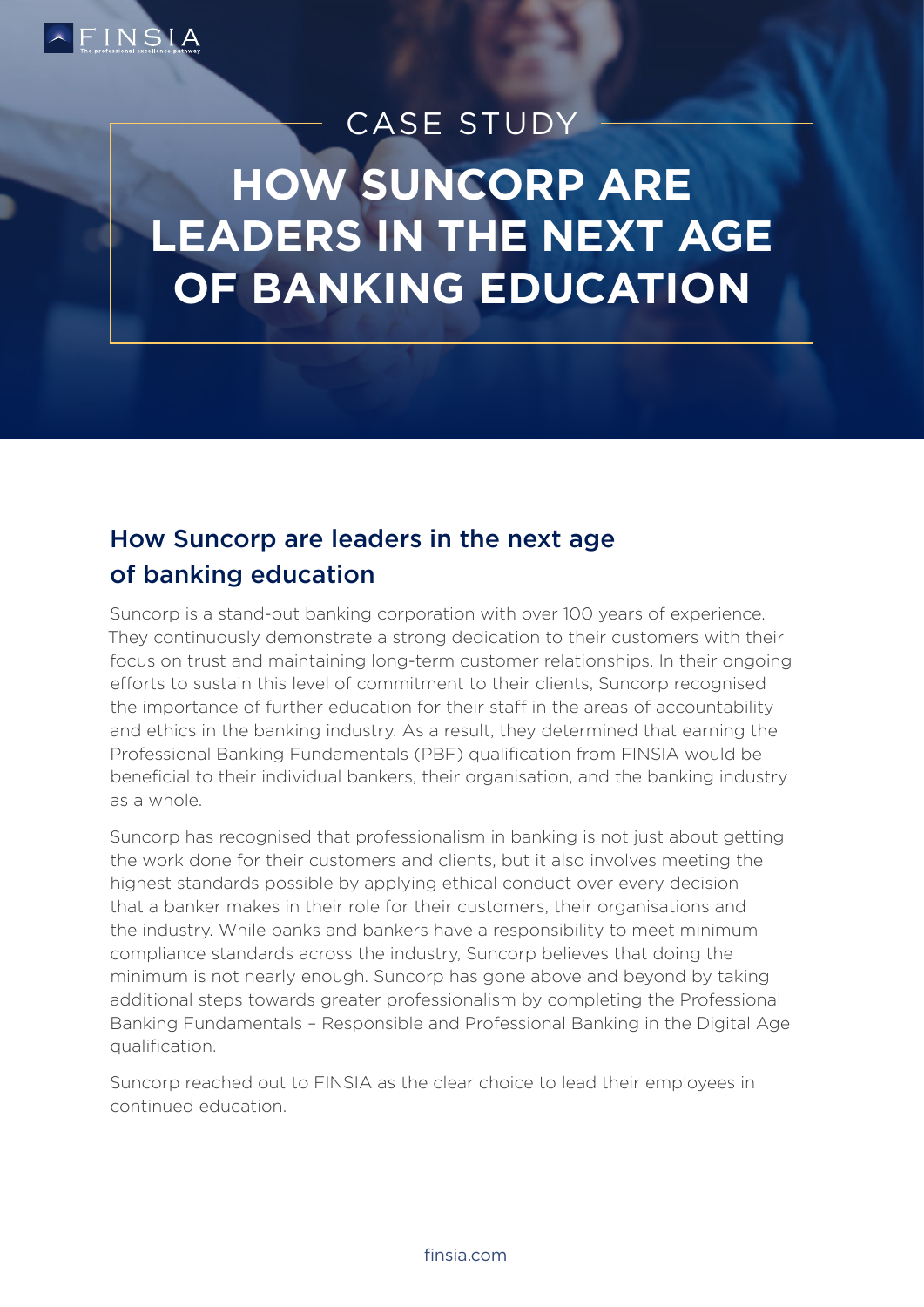

### Choosing a partner

Today's consumers expect more from the banking industry in Australia, and as a result, banks formerly satisfied with the status quo are being scrutinised more and more by the public in regard to ethical conduct. Bank CEOs, leaders and the regulators are urging the industry to shoulder a higher degree of responsibility in how they approach client relationships, especially in decision making around credit and loans.

In response, those serious about a career in banking are pursuing further education through courses, like FINSIA's Professional Banking Fundamentals (PBF), to better understand how this shift will affect the industry and how to implement positive changes across their organisations' departments.



*The PBF qualification highlights the need for accountability at every stage of a client relationship and the ability to make sound judgment decisions that are in the best interests of the customer and the organisation. It is a reminder that bankers need to personally own the outcome of their work. The course also helps to reinforce the basics of banking, and align them to global standards.* 

It was developed by the Chartered Banker Institute (UK) and adapted by FINSIA for the Australian market - and is a globally recognised qualification.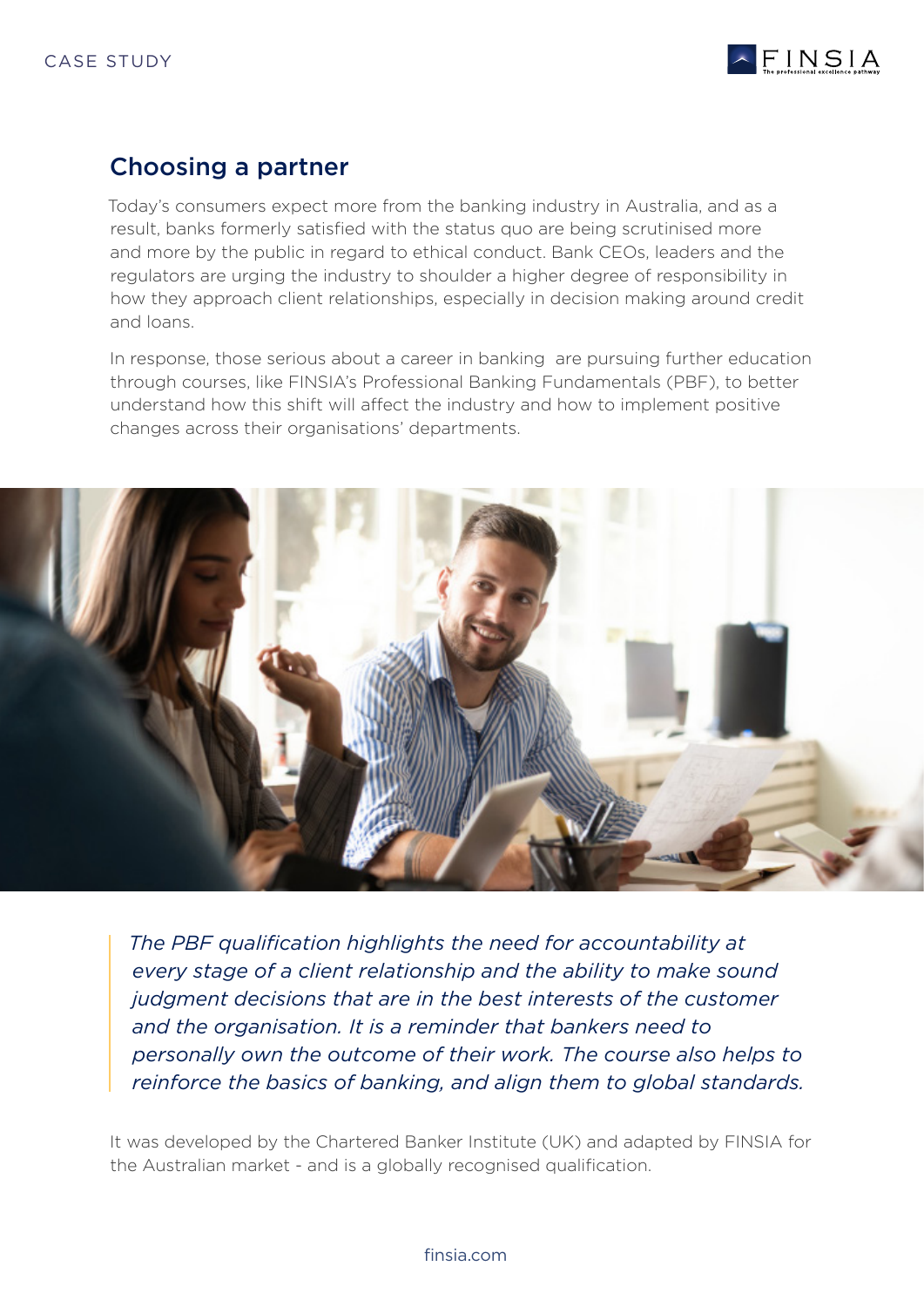

### How was the program received?

Suncorp has been a leader in the banking industry for more than a century. One of the goals in their new fiscal year was to build a learning mindset across their staff, normalising continued education for their teams. Their method of implementation was to start from the top with senior executives and establish that all bankers can benefit from a fresh look at core competencies. Bringing focus to risk and risk management, ethical decision making, the purpose of banks and products and services was very well received and reiterated how important leadership considers these factors.

Suncorp socialised the strategy across the banking and wealth leadership teams. Employees were able to successfully complete the self-paced learning course with the support of both their internal learning and development department, as well as the Employer Services team at FINSIA. Additional learning assets – such as a 'Manager's Guide' - provided a means for managers to discuss the content with their team and directly relate it back to personal experiences. Suncorp leadership created a "safe to fail" space so that anyone could get the answers they needed without the fear of asking a "silly question", making learning a comfortable process.



*"I think we need to be cognizant of the way that our people consume information and learn, and certainly in the digital environment that we operate," says Marcus Grant, capability manager at Suncorp, "And with considering the generations that we're pitching this to, I think [considering how people learn] was a really important shift [to introduce a new] digital way of learning."*